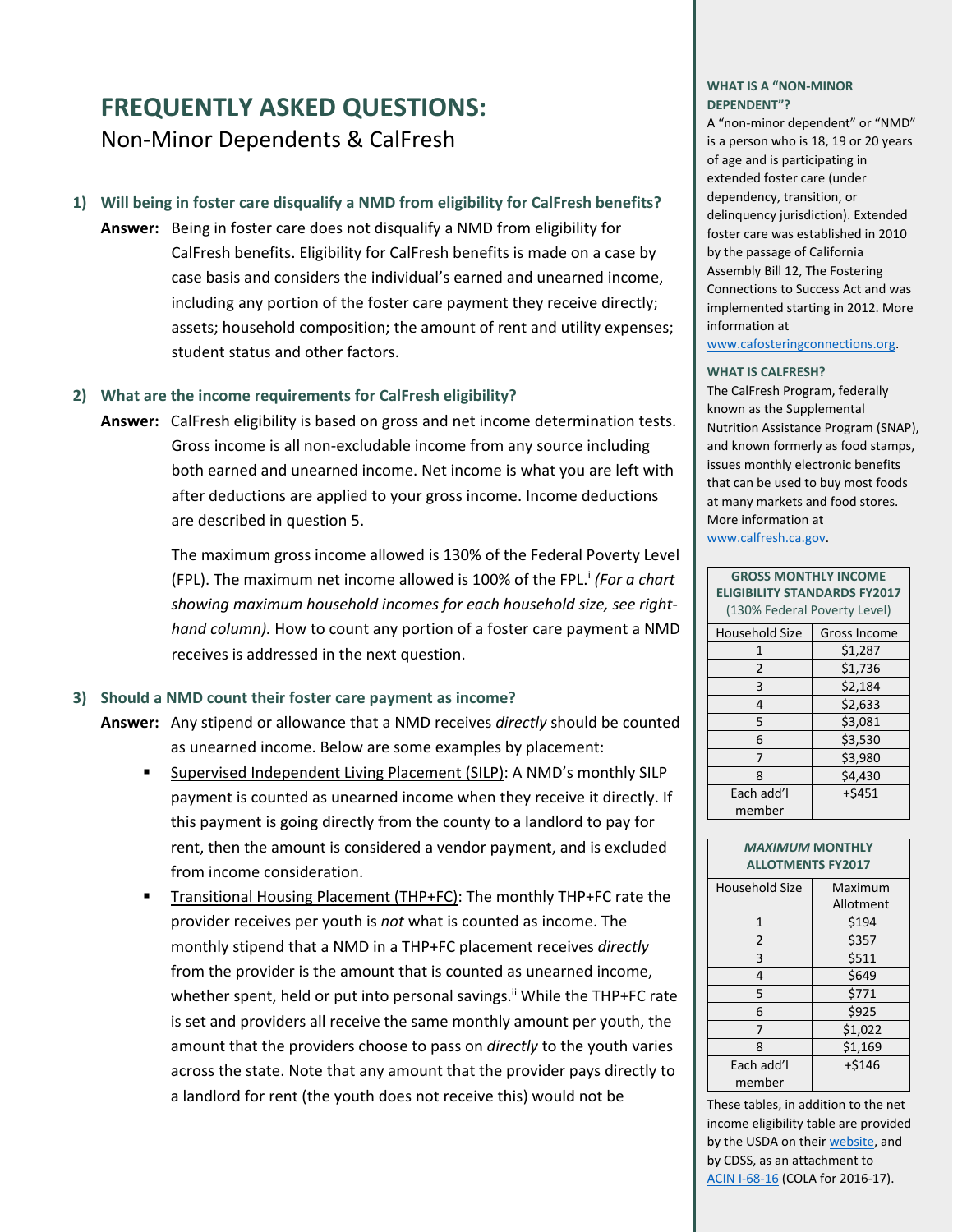counted as a direct stipend, and therefore would be excluded from income consideration.

- 4) If a NMD lives in a household where other individual(s) are already receiving CalFresh benefits can they **still apply?**
	- **Answer:** In shared living arrangements where meals are purchased and prepared *together*, the Head of Household would apply for CalFresh benefits on behalf of the entire household (i.e. foster/relative caregiver, guardian homes). In shared living arrangements where meals are purchased and prepared *separately*, each individual may apply for CalFresh benefits separately (i.e. THP+FC, renting a room in a SILP).

### **5) What are income deductions, which are more common to NMDs, and how do they work?**

- **Answer:** The net income is computed by deducting certain allowed amounts from the gross income. Four types of income deductions that are more common to NMDs are described below. Deduction amounts are adjusted annually by the U.S. Department of Agriculture (USDA) at the beginning of each federal fiscal year, based on changes in the cost of living. Current amounts can be found on the USDA's website at http://www.fns.usda.gov/snap/cost-living-adjustment-cola-information. The California Department of Social Services (CDSS) also releases an annual All County Information Notice (ACIN) that includes the updated amounts based on Cost of Living Adjustments (COLAs).
	- **Earned Income: All CalFresh recipients have an allowable deduction of 20%. This means that** NMDs who are working can automatically deduct 20% of the amount they earn from wages or salaries to calculate their net income.
	- Standard Deduction: All CalFresh recipients get the standard deduction. For households of 1-3 people, this deduction is \$157 for FFY 2017.
	- **Standard Utility Allowance: When utility costs are separate from the rent payment, the CalFresh** recipient is eligible for this deduction. A NMD who pays any utility bill *separate* from their rent payment (i.e. making payments directly to the utility company) is allowed the Standard Utility Allowance which is \$389 for FFY 2017.
	- **Dependent Care: Actual cost of payments necessary for dependent care if that care enables a** household member to accept or continue employment or training, or education preparatory for employment. A NMD who pays for childcare when that childcare enables them to work or attend training/education preparatory for work, should deduct their childcare costs to determine their net income.<sup>iii</sup>

### **6) Are there any types of income that aren't counted when considering CalFresh eligibility?**

- **Answer:** Yes, there are certain types of income that are not counted when calculating gross or net income. They are listed below:
	- In-kind benefits (any gain or benefit that is not in the form of money i.e. meals, clothing, housing provided by employer, etc.)
	- Vendor payments (money paid to third party for a household expense by a person or organization outside of the household)
	- **•** Deferred educational loans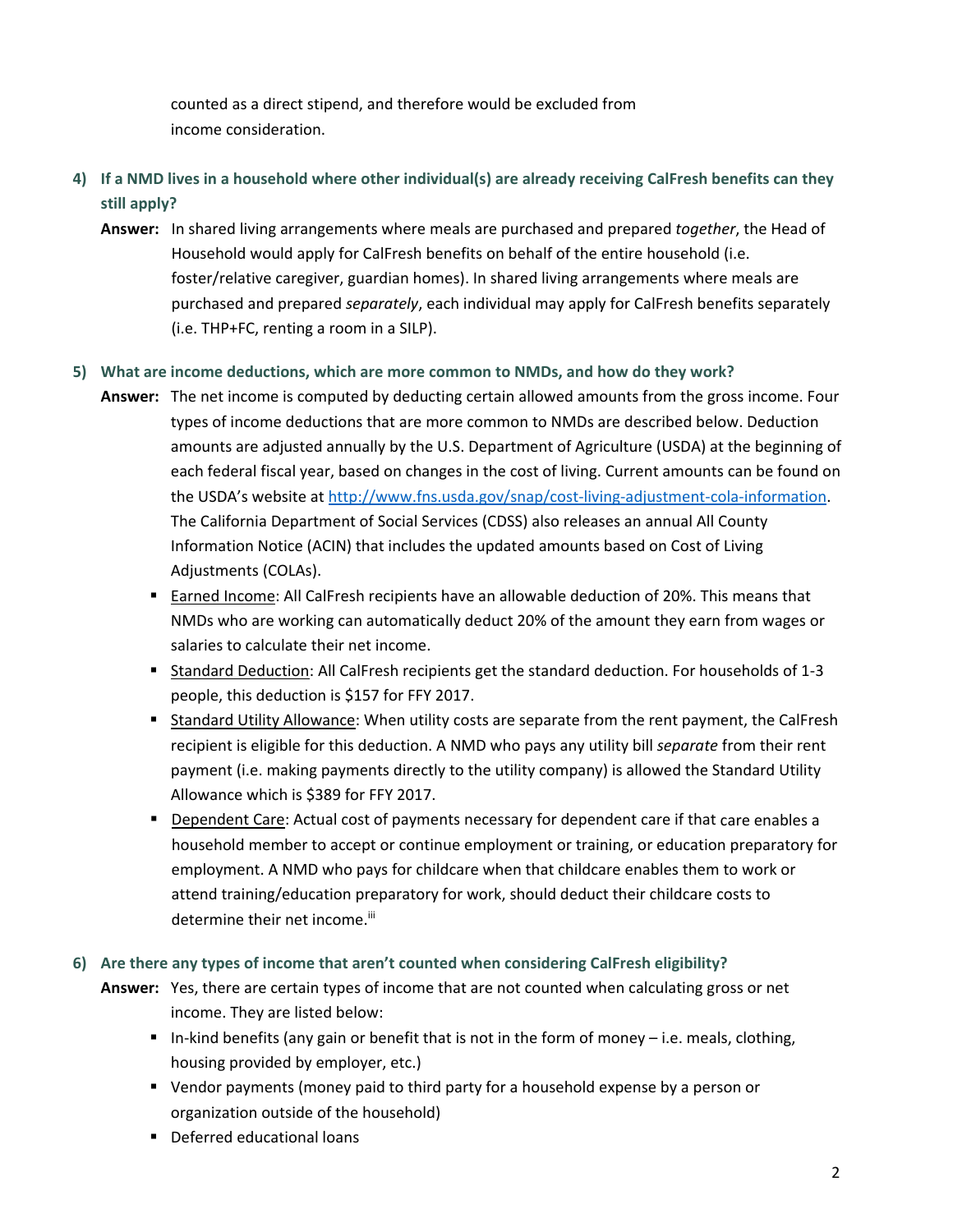- Grants and scholarships
- Cash donations from a charitable organization of not more than \$300 in a calendar quarter
- **Income received too infrequently/irregularly to be reasonably anticipated but not more than** \$30 in a quarter<sup>iv</sup>

### **7) Should a NMD include "under the table" income they earn on their CalFresh application?**

 Yes, all income must be reported at application. After benefits are initiated, most CalFresh households are issued an Income Reporting Threshold (IRT), which if exceeded, requires the household to report the income to the county. As long as earned income, cash or otherwise, is under this threshold it need not be reported.

### **8) Does being a student impact a NMD's eligibility for CalFresh?**

**Answer:** Students enrolled half‐time in institutions of higher education are generally not eligible for CalFresh unless they meet certain criteria or are exempt from the requirement. It is important to note that some of these criteria and/or exemptions apply to many NMDs.

## **If a student meets any of the following criteria, they are** *not excluded* **from eligibility for CalFresh based on their student status:**

- **Employed for a minimum of 20 hours per week**
- **Approved for work study for the current term and anticipate working during term**
- A parent with a dependent child under age 6
- A parent with a dependent child age 6-12 and for whom lack of adequate child care prevents from attending class and working 20 hours per week or participating in work study
- Enrolled full-time in a higher education institution and a single parent with a dependent child under age 12

### **If any of the following exemptions apply, the student is** *not excluded* **from eligibility for CalFresh based on their student status:**

- **Those who are physically or mentally unfit for employment**
- **High school students**
- Those participating strictly in the job training portion of on-the-job training programs as opposed to the class attendance portion\*
- **Those enrolled in higher education institutions less than half time as defined by the institution**
- **Those enrolled in schools and training programs which are not institutions of higher education**

\*According to All [County](http://www.dss.cahwnet.gov/lettersnotices/EntRes/getinfo/acl/2015/15-70.pdf) Letter 15‐70 (issued September 15, 2015), enrollment in Extended Opportunity Programs and Services (EOPS) qualifies an otherwise CalFresh‐eligible student for the CalFresh exemption because CDSS considers EOPS an employment training program. Students who provide proof of enrollment in EOPS shall be eligible for CalFresh if they meet all other conditions of CalFresh eligibility. Note that Cooperating Agencies Foster Youth Educational Services (CAFYES) programs are housed within EOPS, so any foster youth participating in a CAFYES program on campus is enrolled in EOPS.

*State guidance about participation in additional programs that would qualify an otherwise CalFresh‐* eligible student for the CalFresh exemption is forthcoming, and will be reflected in a future version of this *FAQ.*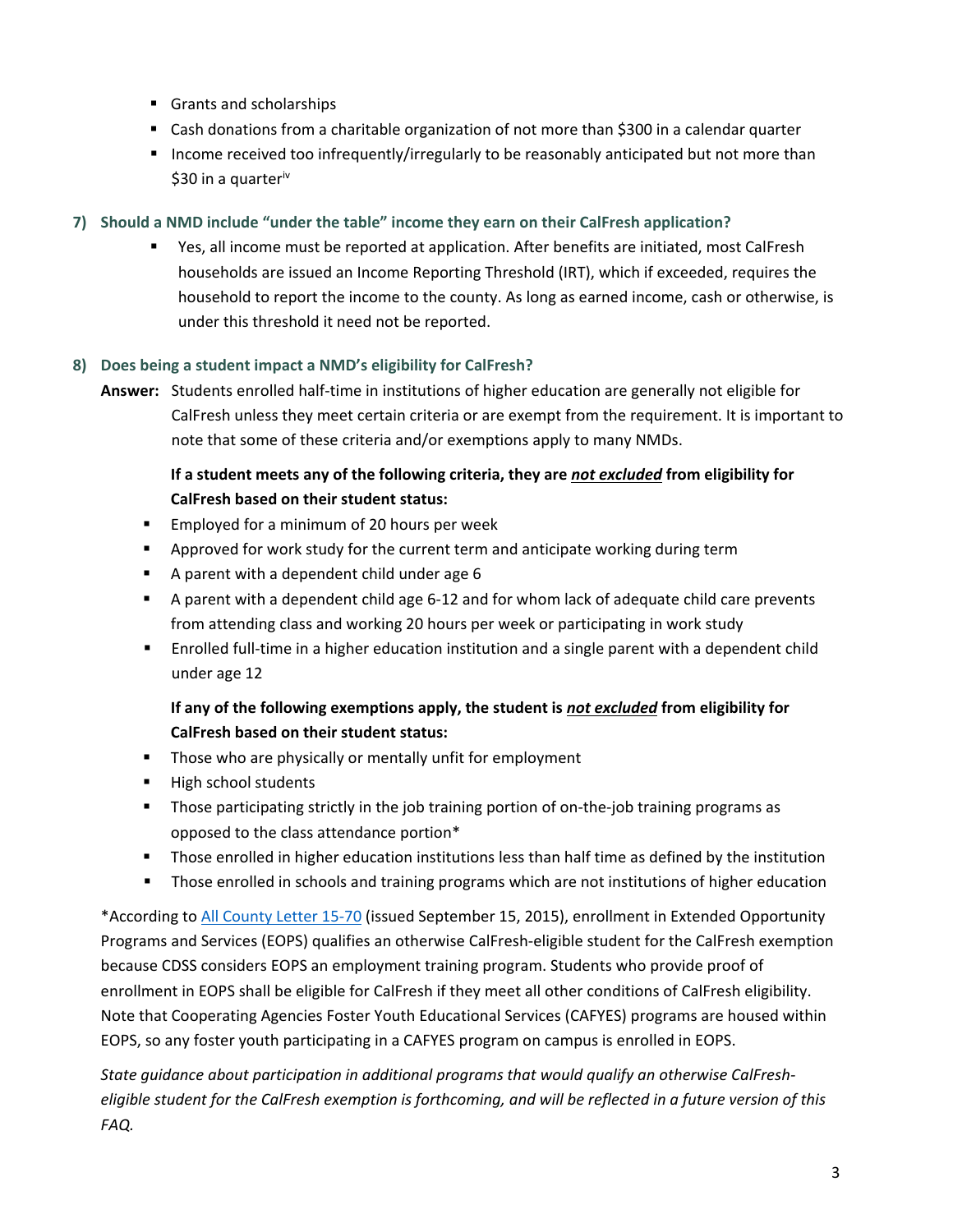#### **9) Are grants and scholarships counted as income when I apply for CalFresh?**

- Answer: No. Grants and scholarships are considered exempt income.<sup>y</sup> They should not be included on your application as income.
- **10) What amount of CalFresh benefits will NMDs likely qualify for? How might this differ for parenting NMDs?**
	- **Answer:** The amount of CalFresh benefits a household gets depends on how many people are in the household and how much monthly net income remains after taking allowable deductions. The county welfare department takes the maximum amount of CalFresh benefits a household can get for the number of people in the household, and then deducts 30% of the household's net income. This means that for every \$10 of net income the household has, the CalFresh office will reduce the CalFresh allotment by \$3.

For Federal Fiscal Year (FFY) 2017 (October 1, 2016 through September 30, 2017) the maximum monthly allotment for a two-person household in California is \$357. Maximum allotments are adjusted by the USDA at the beginning of each federal fiscal year, based on changes in the cost of living (http://www.fns.usda.gov/snap/cost‐living‐adjustment‐cola‐information). A chart that shows the maximum monthly allotments by household size for the current federal fiscal year is included in the right hand column on page 1. CDSS also includes this information in their annual ACIN that includes updated COLAs.

## **11) If a NMD is also receiving Supplemental Security Income or State Supplemental Program payments (SSI/SSP), does this affect their eligibility for CalFresh?**

Answer: Those receiving SSI or SSP are not eligible for CalFresh.<sup>vi</sup>

- **12) How do you go about applying for CalFresh?**
	- **Answer:** Download an application at http://www.cdss.ca.gov/cdssweb/entres/forms/English/CF285.pdf, fill it out, and submit it to your local County Welfare Department, or complete it online at http://www.benefitscal.org/. You will be required to have an interview with the County to discuss your application, most likely done over the phone. You will be asked for proof of your income, expenses, and other circumstances to see if you are eligible. A list of proof needed to get benefits is included on the online application. The County will send you a letter to let you know if your household is approved or denied CalFresh benefits within 30 days.<sup>vii</sup>

### **13) Where can I use my CalFresh benefits to buy food, and what can I buy?**

**Answer:** You can use your CalFresh benefits to buy almost all foods, as well as seeds and plants to grow your own food. You cannot buy alcohol, tobacco, pet food, food that will be eaten in the store, hot foods, or anything that is not food (like toothpaste, soap, or paper towels).<sup>viii</sup>

CalFresh benefits can be used to purchase food at grocery stores, farmers' markets, and even some flea markets. They cannot be used to purchase foods online.

14) How long will it take from the time I apply for CalFresh to the time I receive my first benefit payment? **Answer:** It may take up to 30 days to process your application. However, you may be able to get benefits within 3 calendar days if your household's monthly gross income (income before deductions) is